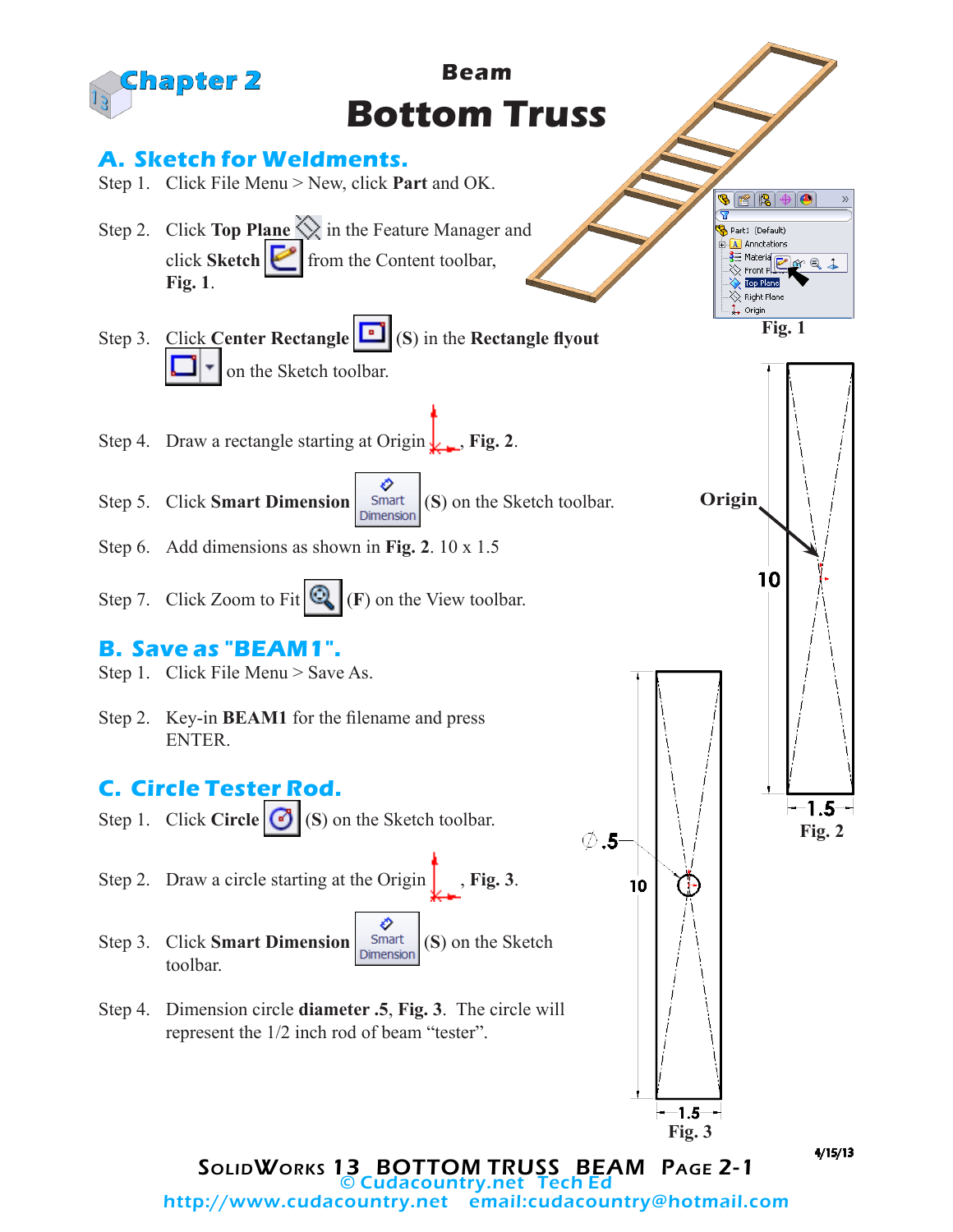# **D. Offset Entities.**



Step 2. In the Offset Entities Property Manager set:

**Distance .1 Fig. 4** click **circle**, **Fig. 5** The yellow offset should be outside original circle, **Fig. 5**. If it is not, check Reverse.

Click OK  $\triangleleft$ 

This offset circle is a reminder to keep cross members outside this area, otherwise the rod of the "tester" will not fit thru our beam.

#### **E. Lines.**

Step 1. Click **Line** (L) on the Sketch toolbar.

- Step 2. Draw **4 horizontal lines** across sketch, **Fig. 6**. Start with line at Midpoint  $\Box$  of vertical line. To terminate chain, double click back on the horizontal line you have just drawn. Later, we will convert the line thru Origin to construction line.
- Step 3. Click **Smart Dimension**  $\begin{bmatrix}$  Smart (S) on the Sketch toolbar.
- Step 4. Add the dimensions, **Fig. 7**.

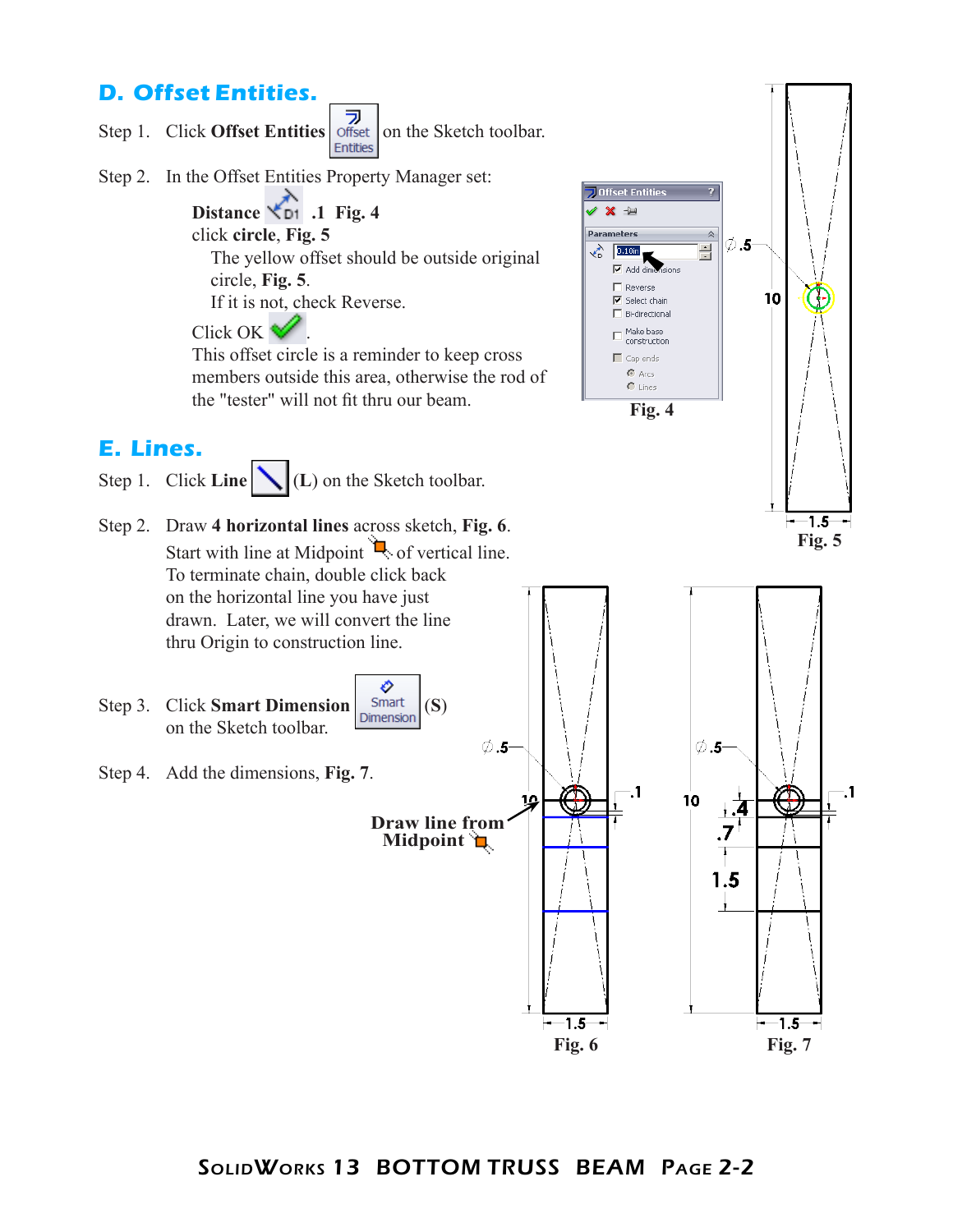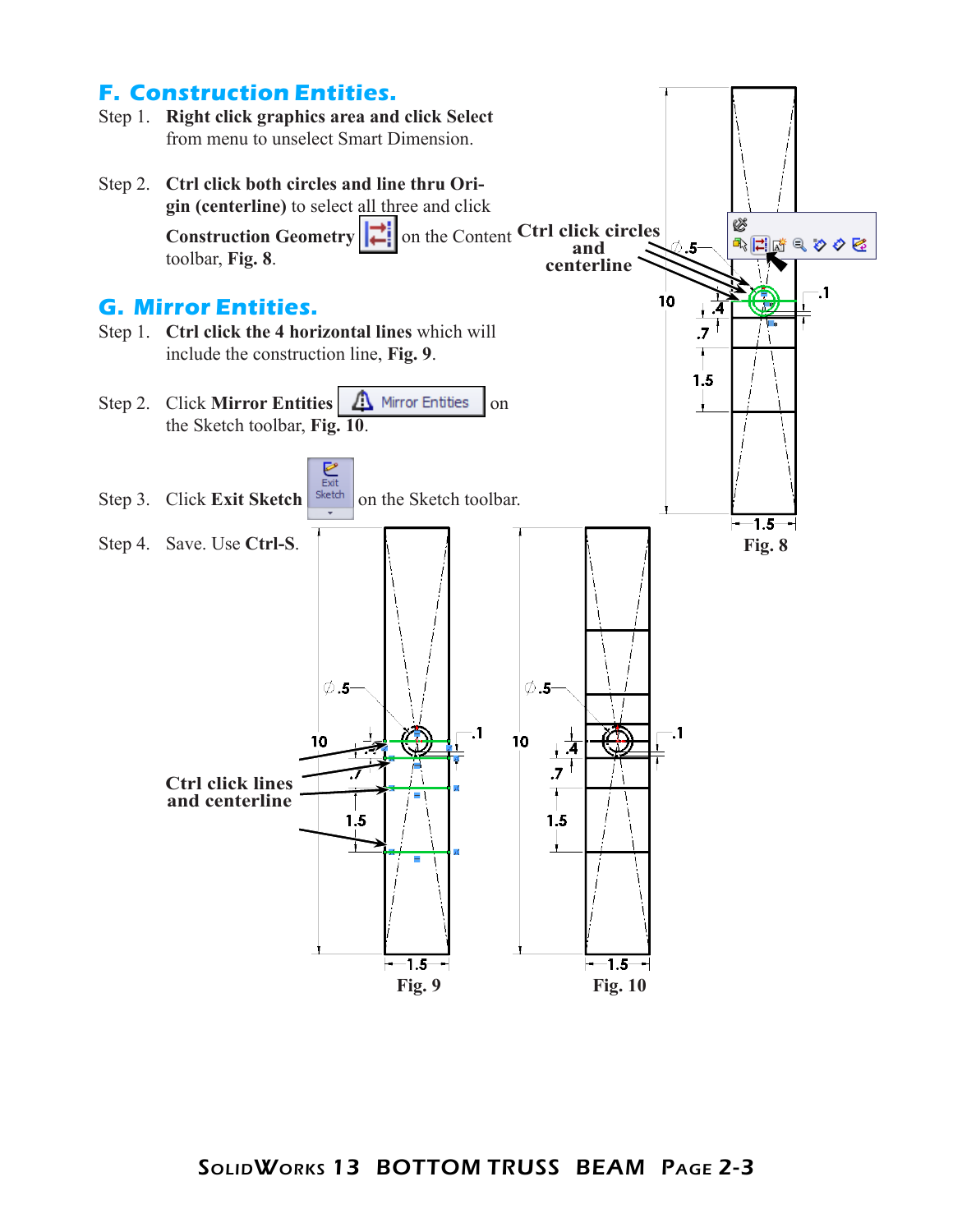### **H. Structural Members.**

- Step 1. **Right click Sketch** Sketch on the Command Manager toolbar and select **Weldments**, **Fig. 11**.
- Step 2. Click **Weldments** | Weldments | on the Command Manager toolbar.
- ÌÓ Step 3. Click **Structural Member Structural** on the Weldments toolbar.
- Step 4. In the Structural Member Property Manager set: under Standard: **My Profiles**, **Fig. 12**

under Type:  **Balsa** under Size:

 **.125 x .125**

 **starting at the top of rectangle,** click the **4 lines of rectangle**, **Fig. 13**

 $\epsilon$ <br>Sketch

Features |

 $\frac{|\mathcal{L}|}{|\mathcal{L}|}$ 

BEAM1 (Default)

 $A$  Annotations

— <mark>है</mark>⊟ Material <not sp

翌

Ô.

Smart

3D Smart<br>Sketch Dimension

*click* **End Butt1 Fig.** 12

confirm all 4 members on **inside of rectangle**.

Step 5. Click **Trimetric on** the Standard Views toolbar.

Step 6. Zoom in around **right end of beam**, **Fig. 14**. To **zoom**, hold down **Shift key** and drag with middle mouse button (wheel). To **pan**, hold down **Ctrl key** and drag with middle mouse button (wheel). **Zoom**

**Fig. 14**



SolidWorks 13 BOTTOM TRUSS BEAM Page 2-4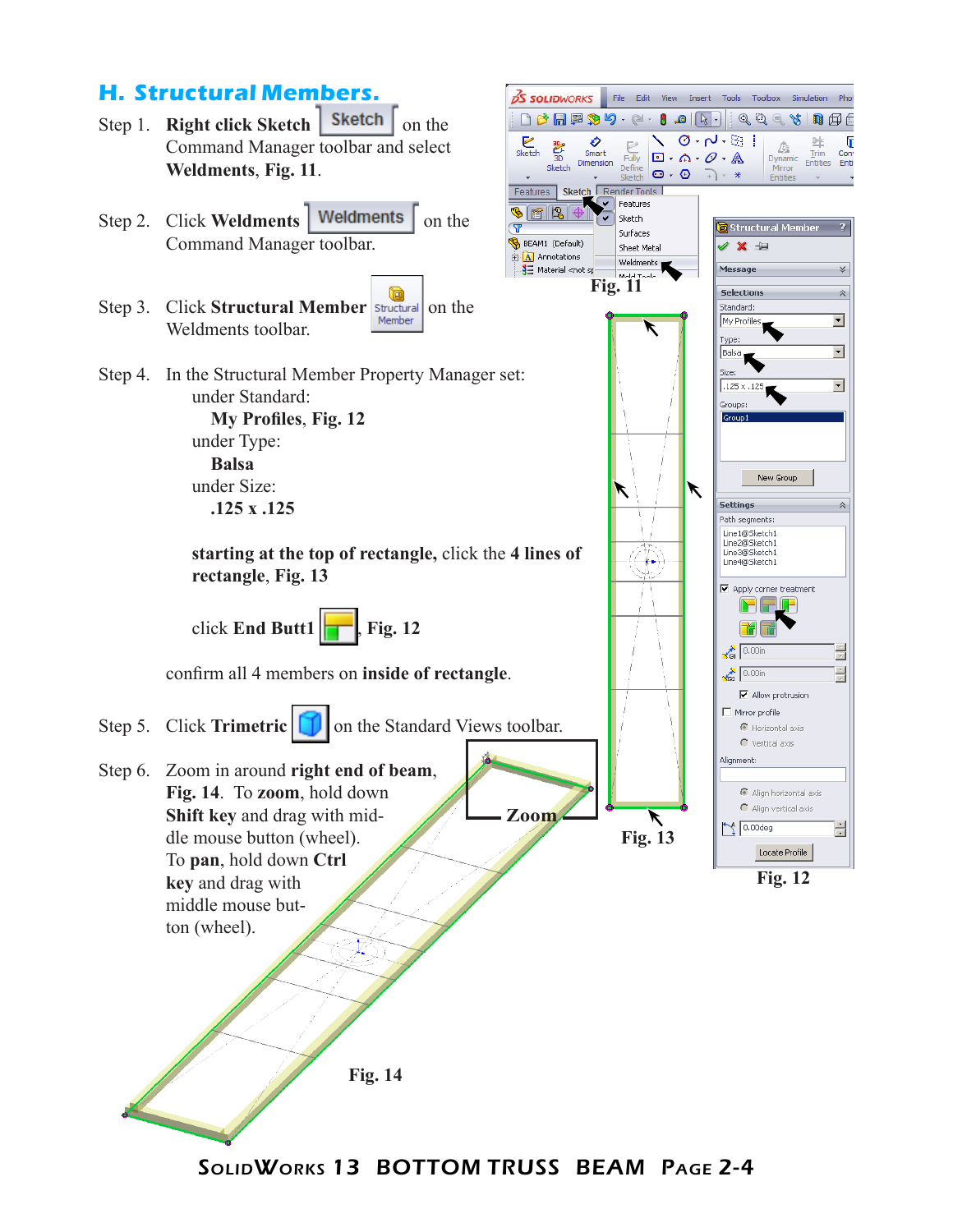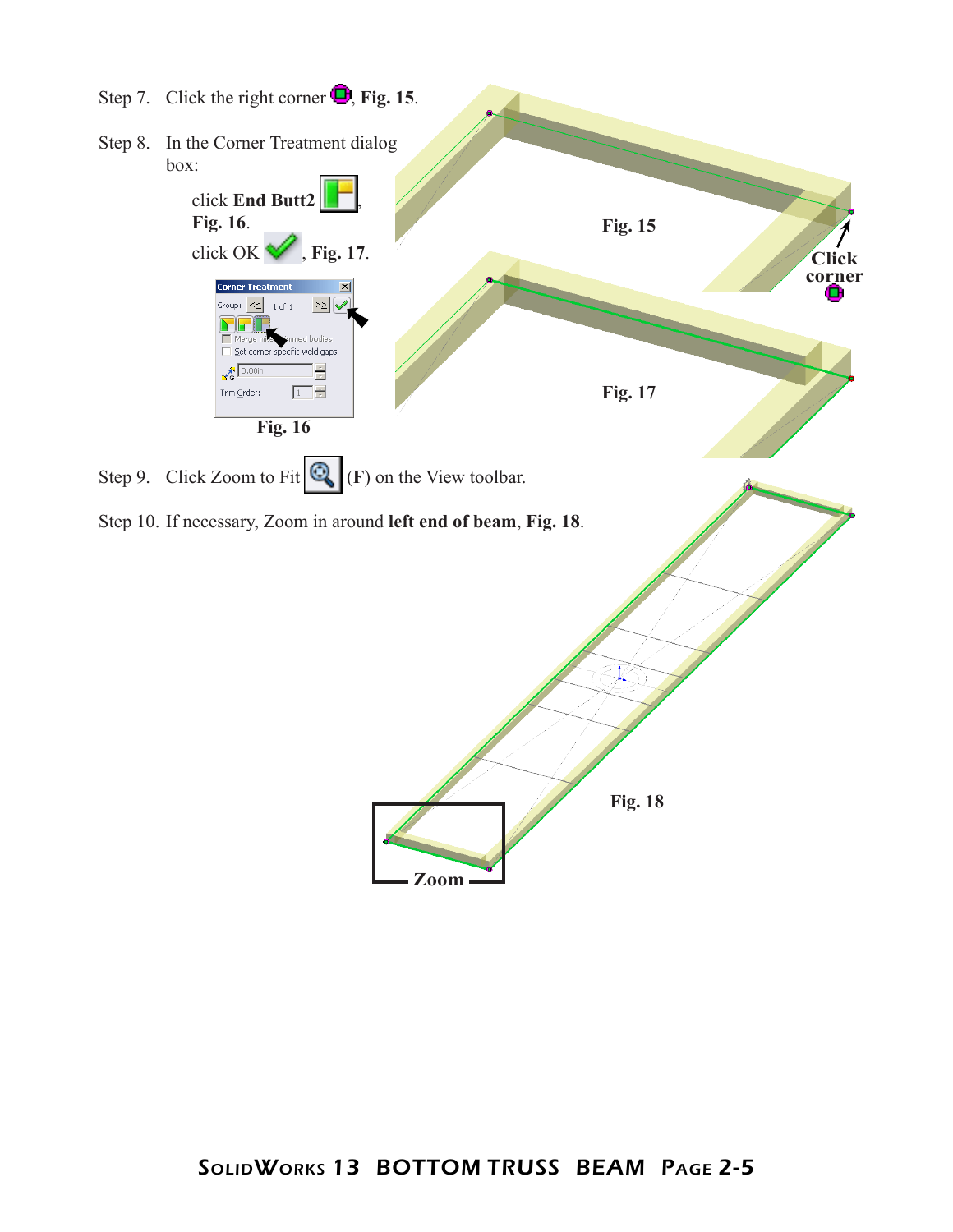

SolidWorks 13 BOTTOM TRUSS BEAM Page 2-6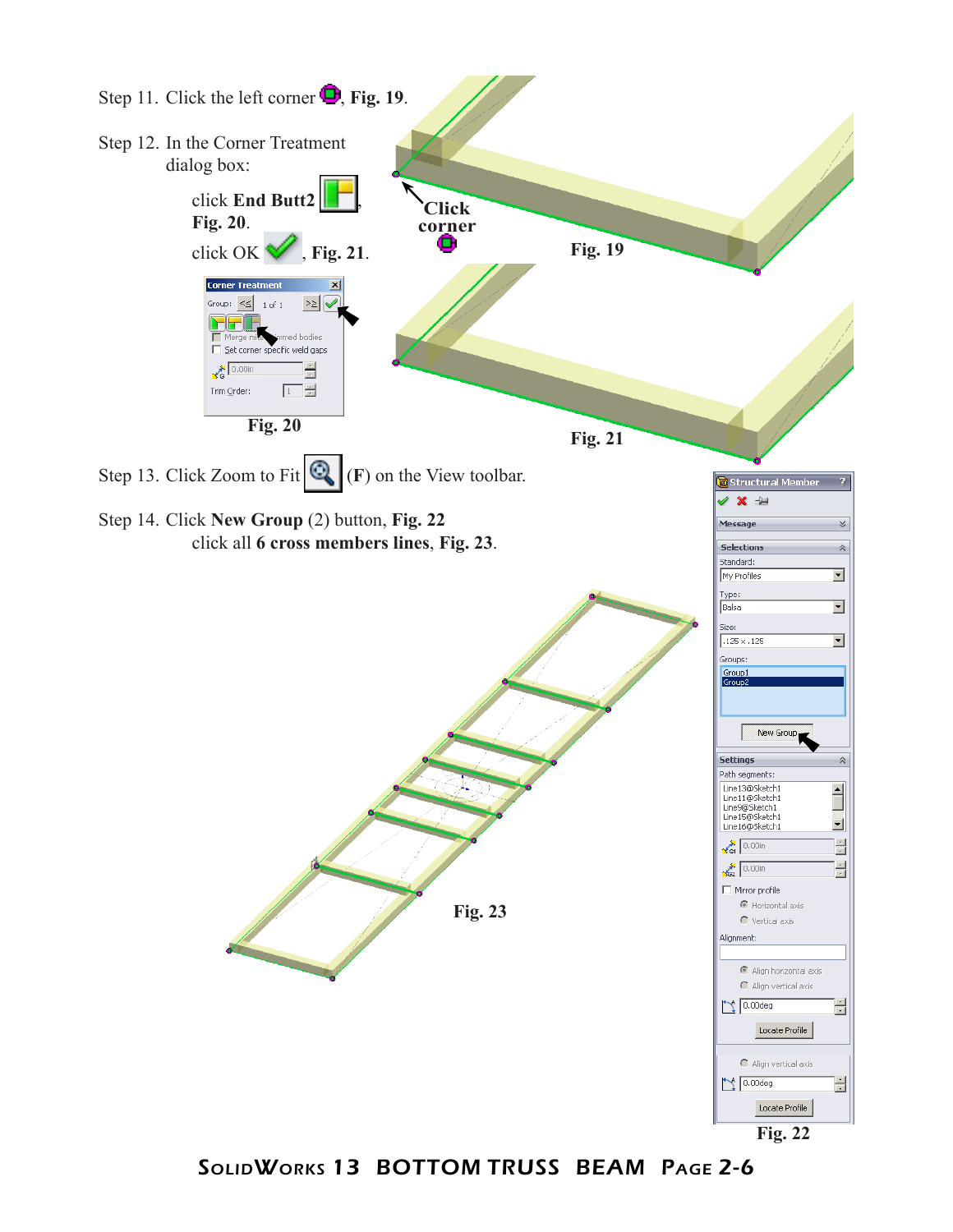